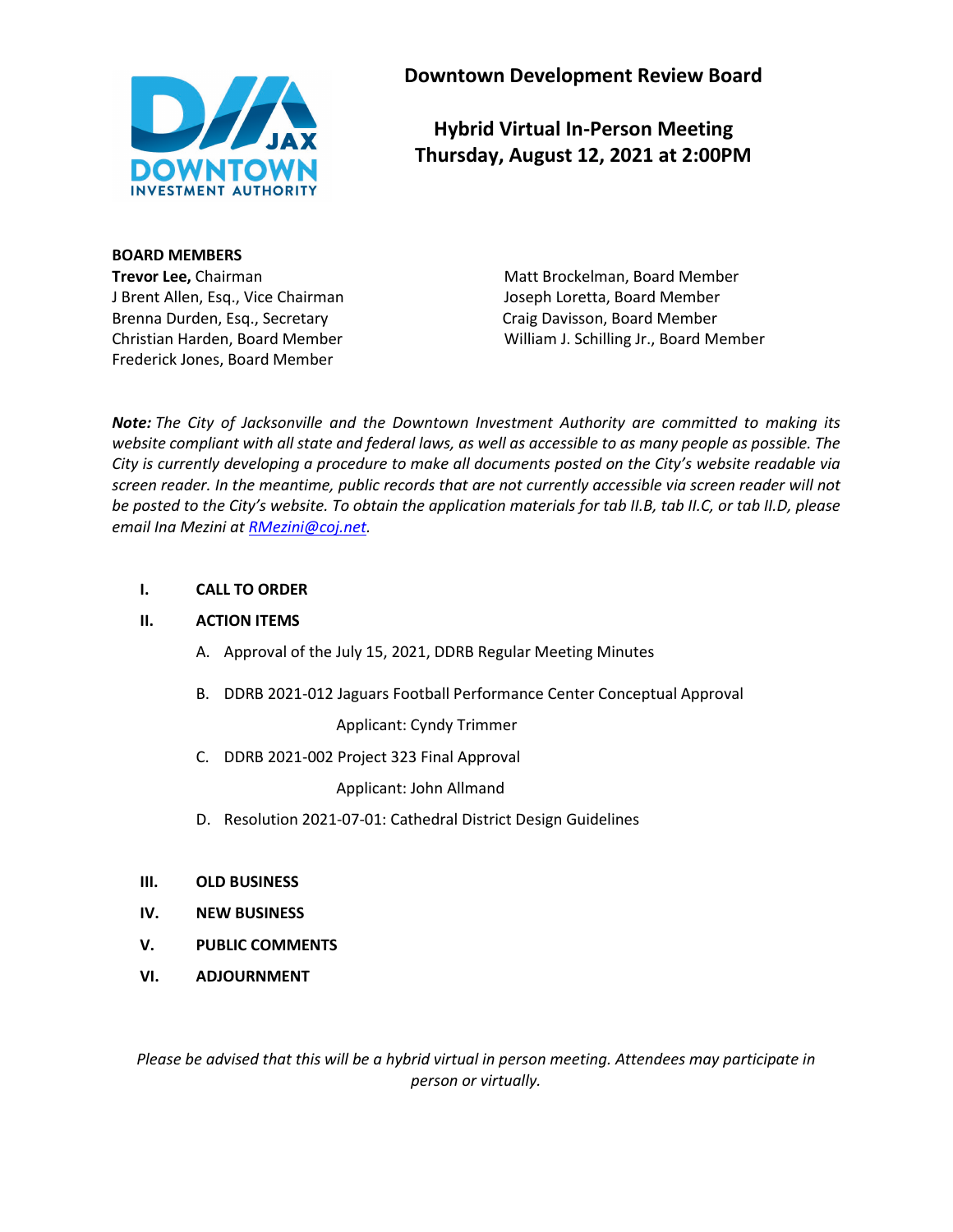Downtown Development Review Board DDRB Meeting Agenda – Thursday, August 12, 2021 Page 2

#### **PHYSICAL LOCATION**

City of Jacksonville Edward Ball Building 214 N Hogan St 8th Floor (Conference Room – 851) Jacksonville, Florida 32202

Visitors are encouraged not to enter City owned public buildings if they have: symptoms of COVID-19, a fever of 100.4 degrees Fahrenheit or higher, are currently undergoing evaluation for COVID-19 infection, a diagnosis of COVID-19 in the prior 10 days or have had close contact with someone infected with COVID-19 during the prior 14 days. Any member of the public entering City owned public building may choose to wear a mask inside the building.

**Directions to Multipurpose Room:** Upon entering Laura Street entrance to the Library, follow directions and signage for temperature check, then proceed into the Main Library. Walk counterclockwise around the grand staircase and you will see signs for the public elevators. Take the elevator down to level C for Conference Level. Exit the elevator and follow hallway out. Turn left out of the hallway and proceed through glass doors into Conference Center. The Multipurpose Room is the first room on the left.

#### **VIRTUAL LOCATION**

Interested persons desiring to attend this meeting virtually can do so via Zoom (including by computer or telephone) using the following meeting access information:

#### **By Computer**

<https://zoom.us/j/98596868344?pwd=bFJ1UEhrMmJ2SGNoKzNCdndzTmZLdz09>

**Meeting ID: 985 9686 8344 Passcode: 698693**

**One tap mobile** +1 (646) 558-8656 (New York) +1 (312) 626-6799 (Chicago)

**Find your local number:** <https://zoom.us/u/avyAuMLXj>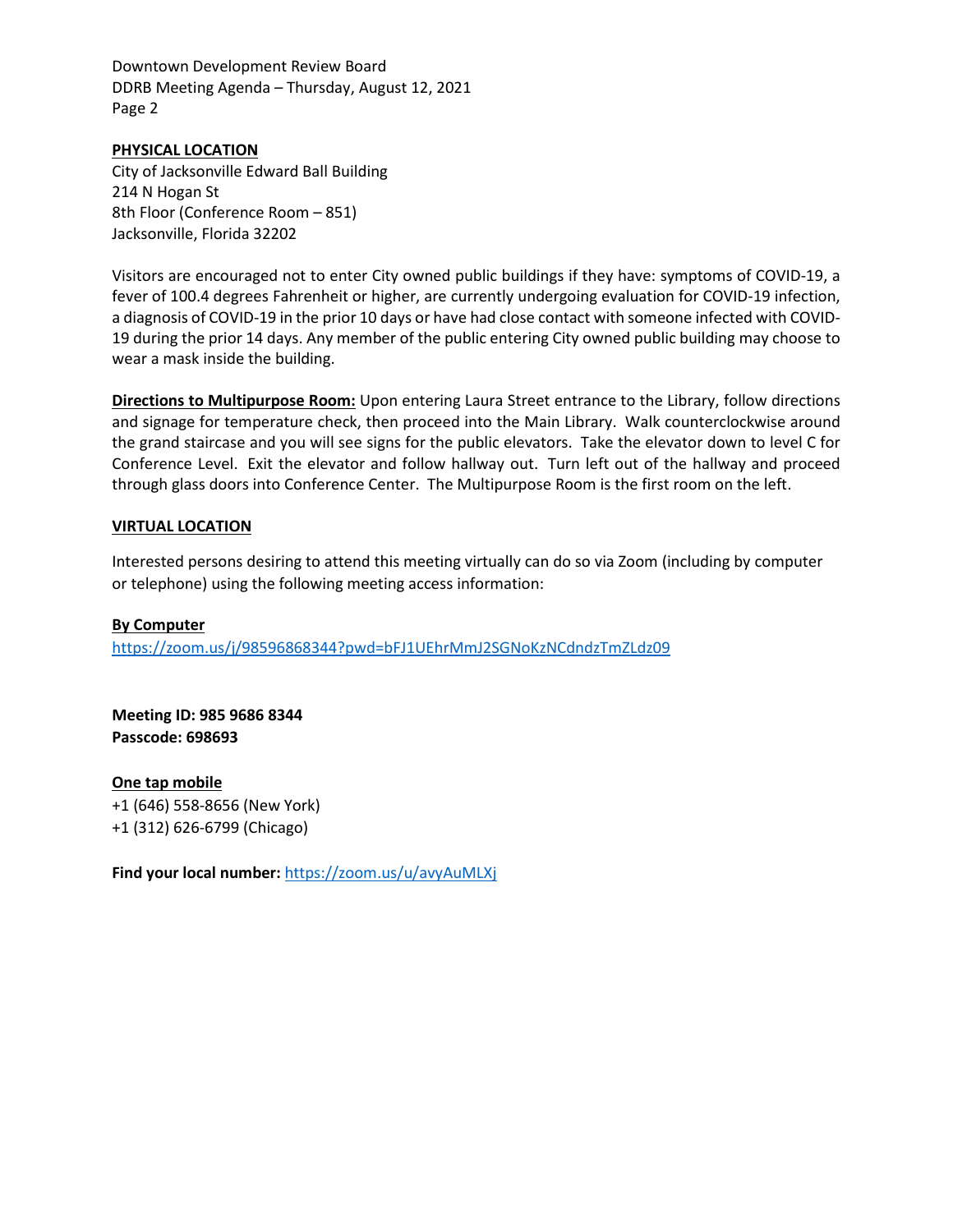

*Thursday, August 12, 2021 2:00 p.m.* 

# **MEETING MINUTES**

**Board Members Present:** T. Lee, Chair; B. Allen, Esq., Vice Chair; B. Schilling; C. Davisson; C. Harden; M. Brockelman; and J. Loretta

**Board Members Excused:** B. Durden, Esq., Secretary; and F. Jones

**DIA Staff Present:** Guy Parola, Operations Manager; Lori Radcliffe-Meyers, Redevelopment Coordinator; Ina Mezini, Marketing and Communications Specialist; Jackie Mott, Financial Analyst; and Xzavier Chisholm, Administrative Assistant.

**Representing Office of General Counsel:** Susan Grandin, Esq.

# **I. CALL TO ORDER**

# **Meeting Convened: 2:00 p.m.**

Chairman Lee called the meeting to order at 2:00 p.m.

# **II. ACTION ITEMS**

Chairman Lee reorganized the agenda, stating that Item D, Resolution 2021-07-01: Cathedral District Design Guidelines, will be taken up after the July 15<sup>th</sup> Meeting Minutes Approval, followed by Item C, DDRB 2021-002 Project 323 Final Approval.

# **A. APPROVAL OF THE JULY 15, 2021 DDRB REGULAR MEETING MINUTES**

Chairman Lee opened the floor for comment. Seeing none, Chairman Lee called for a vote.

# **A MOTION WAS MADE BY BOARD MEMBER ALLEN AND SECONDED BY BOARD MEMBER SCHILLING APPROVING THE JULY 15, 2021 DDRB MINUTES.**

# **THE MOTION PASSED 6-0-0.**

# **B. RESOLUTION 2021-07-01: CATHEDRAL DISTRICT DESIGN GUIDELINES**

Mr. Guy Parola reported that Resolution 2021-07-01: Cathedral District Design Guidelines seeks to update the design guidelines and offer a statement of intent regarding additional guidelines for projects within the Cathedral District.

Ms. Ginny Myrick, President of Cathedral Jax, provided a presentation on the proposed Cathedral District design guidelines update.

Board Member Loretta stated that he would be recusing himself from the vote.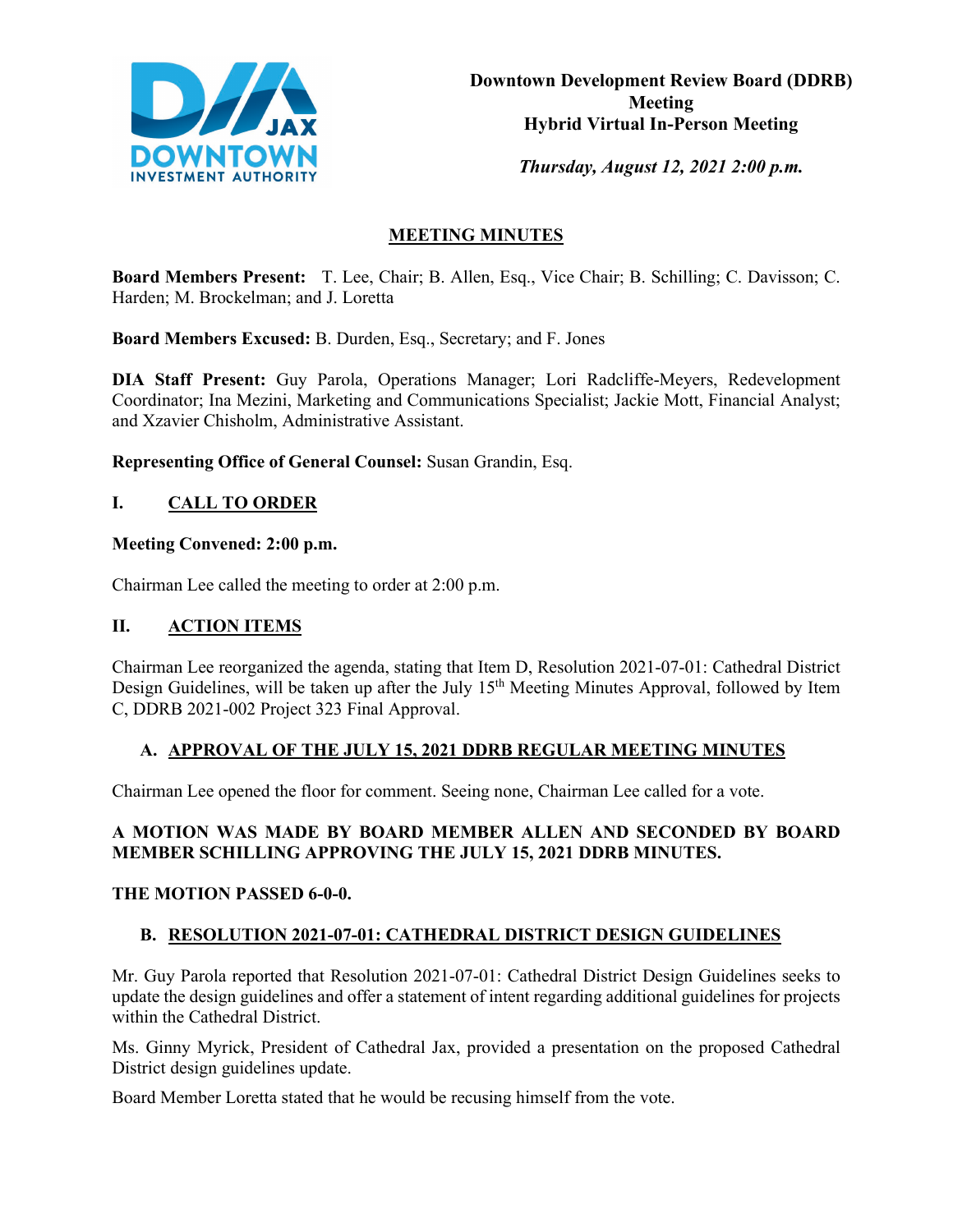Downtown Development Review Board (DDRB) – Hybrid Virtual In-Person Meeting Thursday, August 12, 2021 Page 2 of 4

Mr. Parola confirmed for Board Member Schilling that the additional design guidelines would only pertain to the Cathedral District. Mr. Parola also confirmed that DIA Staff are in support of the additional guidelines.

Discussion occurred regarding Ashley Square Senior Housing and the design standards that were utilized when the project was approved.

Board Member Davisson stated his concern for the word "mimic" that is included in the proposed design guideline language. Ms. Myrick responded that they are seeking something unique, and the intent is not to mimic.

Chairman Lee stated that he agrees with Board Member Davisson.

Chairman Lee called for public comment. Mr. Xzavier Chisholm responded that there are no requests for public comment at the time.

Board Member Harden proposed a change to the language in Bullet 6, Section 2, replacing "mimic" with "respect."

Board Member Schilling stated that he has no objection to the change in language.

# **A MOTION WAS MADE BY BOARD MEMBER HARDEN AND SECONDED BY BOARD MEMBER SCHILLING TO CHANGE THE LANGUAGE IN BULLET 6, SECTION 2, REPLACING "MIMIC" WITH "RESPECT" AND APPROVE RESOLUTION 2021-07-01.**

### **THE MOTION PASSED 6-0-0.**

# **C. DDRB 2021-002 PROJECT 323 FINAL APPROVAL**

Chairman Lee called for the staff report.

Ms. Lori Radcliffe-Meyers reported that DDRB Application 2021-002 is seeking final approval for the adaptive reuse of the existing building at 323 Bay Street. The proposal includes interior and exterior renovations to create a concert hall music venue with a stage, bar, and second floor lounge and viewing space.

Chairman Lee called for the applicant's presentation.

John Allmand provided the applicant presentation.

Chairman Lee opened the floor to the Board for discussion.

Mr. Allmand confirmed for Board Member Allen that the signage for the project will come back to the Board for approval.

Board Member Harden asked what the timetable for construction would be. Mr. Allmand responded that they are working on the construction documents and engineering but that the plan is to start construction as soon as possible.

Board Member Davisson asked what changed regarding the building façade since the project's conceptual approval. Mr. Allmand responded that configuration of the storefront changed slightly.

Mr. Allmand confirmed for Chairman Lee that there will be a rooftop bar and that there is no plan to screen it.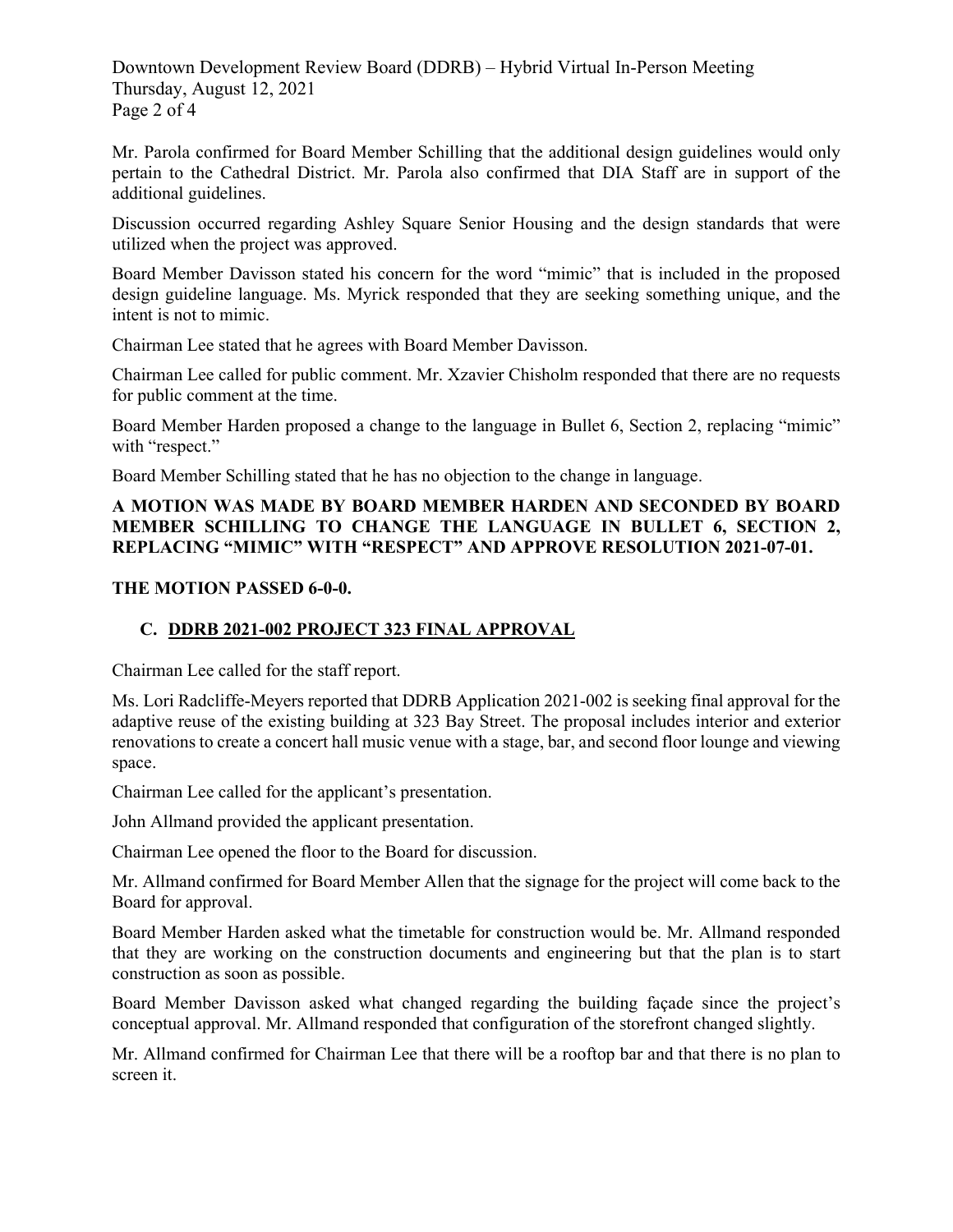Downtown Development Review Board (DDRB) – Hybrid Virtual In-Person Meeting Thursday, August 12, 2021 Page 3 of 4

Ms. Lori Radcliffe-Meyers clarified for Susan Grandin, Office of General Counsel, that the Certificate of Appropriateness states that the new glazing for storefronts shall be clear. Mr. Allmand agreed that the design will be clear.

Chairman Lee called for a motion.

### **A MOTION WAS MADE BY BOARD MEMBER BROCKELMAN AND SECONDED BY BOARD MEMBER HARDEN RECOMMENDING APPROVAL OF DDRB APPLICATION 2021-002.**

# **THE MOTION PASSED 7-0-0.**

# **D. DDRB 2021-012 JAGUARS FOOTBALL PERFORMANCE CENTER CONCEPTUAL APPROVAL**

Chairman Lee called for the staff report.

Ms. Radcliffe-Meyers reported that DDRB Application 2021-012 is seeking conceptual approval for a 127,087 sq ft performance center located at 1 TIAA Bank Drive and consisting of office space, equipment room, meeting rooms, weight training and medical facilities, an indoor practice field, and two outdoor natural grass fields, as well as 2,300 seat bleachers, a team store, concession facilities and other ancillary improvements.

Ms. Grandin asked for clarification regarding clear versus transparent glass. Chairman Lee responded that generally they are the same.

Chairman Lee called for applicant's presentation.

Ms. Trimmer provided the applicant presentation.

Chairman Lee opened the floor for discussion.

Ms. Trimmer stated that the applicant is open to feedback, and they are working with the Cultural Council on imagery for the mural.

Board Member Harden stated his support.

Board Member Allen commented that the populace coming in from the Beach, off the expressway, could benefit from the applicant enhancing the backside of the building.

Board Member Schilling stated his support and that he would like to see more pedestrian zones along Franklin Street and suggested having the amenity zone up against the retaining wall.

Board Member Loretta stated he is concerned the parking lot on the North and on the side does not meet code. He also noted that the redevelopment of the fairground could have a significant impact.

Ms. Trimmer clarified for Chairman Lee that Franklin Street is not part of the City's incentive package with the Jaguars.

Board Member Brockelman stated his support.

Chairman Lee asked the applicant if there is any intention to make the new practice facility architecturally like the existing practice fields. Ms. Trimmer responded that the new facility is meant to be its own stand-alone facility while the existing practice facility is integrative with Daily's Place.